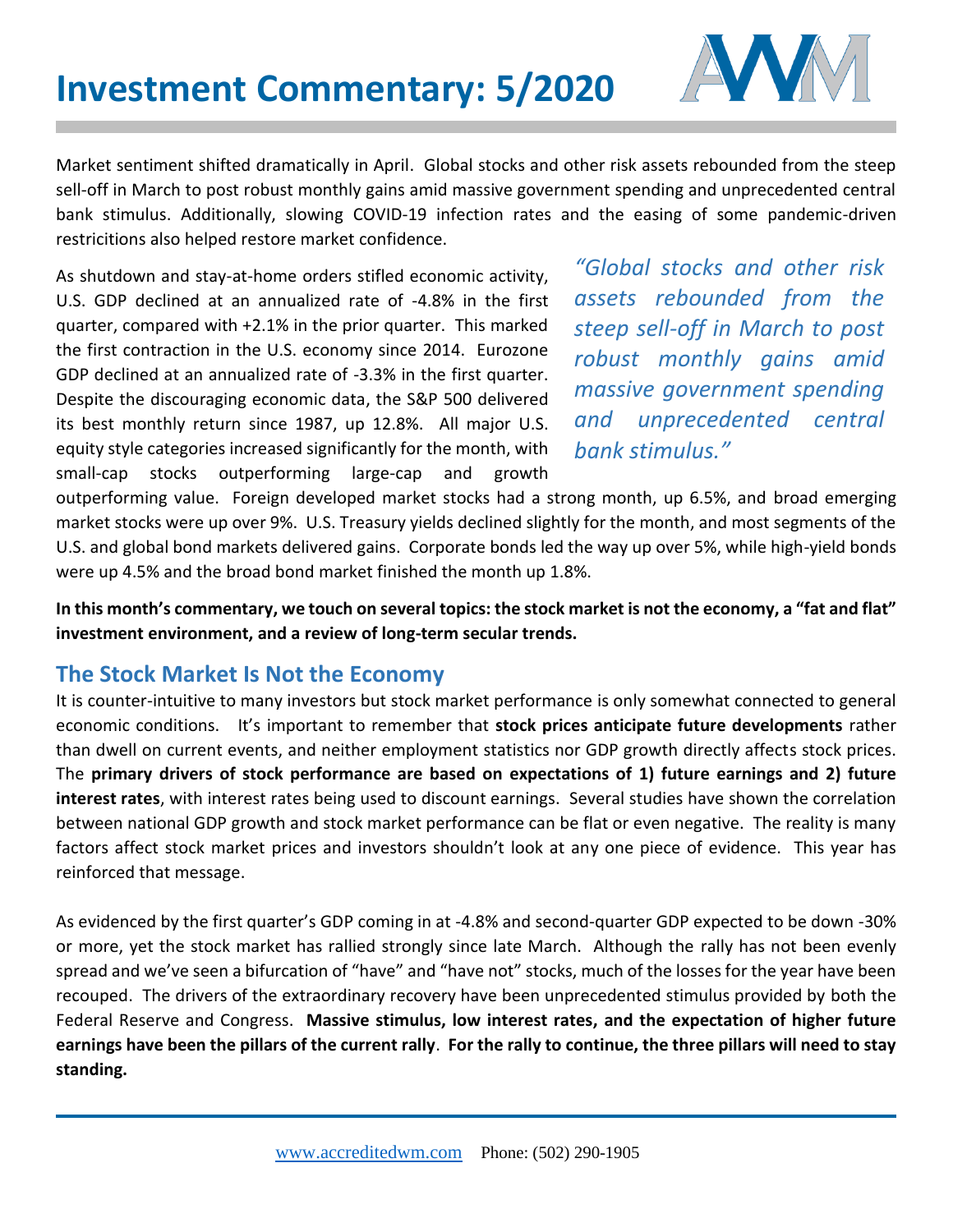

## **A Fat and Flat Market**

Goldman Sach's coined the term 'Fat and Flat', which essentially means the stock market is likely to be range bound and volatility should remain high for the foreseeable future. The Fat and Flat view is based on several factors, including a slowdown in the number of Covid-19 cases, massive stimulus from central banks, and

governments that reduced the probability of a worst-case scenario (sell-off). But is also based on the strong recovery of risk assets and stock valuations looking high considering the uncertainty over growth, policy, and inflation. The chart to the right shows how quickly stock prices (and valuations) have recovered compared to previous bear markets. As of May  $1<sup>st</sup>$ , this has been the strongest rally out of an equity bear market in the last 50 years and assuming the recovery continues, it will also be the shortest bear market in history. **Going forward, we don't expect valuations to broadly increase and dividends may be the largest contributor to future returns, and ongoing uncertainty should keep volatility high. Hence the Fat and Flat environment.**

Exhibit 2: The current recovery has been the sharpest among historical bear markets

MSCI World around bear markets since 1970



Source: Datastream, Goldman Sachs Global Investment Research.

## **Long-term Secular Trends**

Market cycles, up and down, are usually driven by secular trends that have defining characteristics. GS research recently published a global strategy paper that lays out the defining trends for the last bull market and the current environment. We found the report useful in developing our forward-looking investment thoughts and thought we'd pass along their findings. **The last bull market, from the Great Financial Crisis to February of this year was characterized by four main trends:**

- Rising stock valuations, as stock price performance significantly outstripped earning performance
- **The massive outperformance of 'growth' stocks relative to 'value' stocks**
- The leadership of the technology sector
- The outperformance of the US stock market relative to the rest of the world

The next market cycle, whether it is a strong bull market or not, is less likely to be driven valuation expansion since interest rates are already at extremely low levels. **However, some key drivers are likely to impact the difference between relative leaders and laggards:**

- 1. High debt levels, and low economic growth
- 2. Low levels of interest rates and (and least in the short-term) inflation
- 3. An ongoing digital revolution